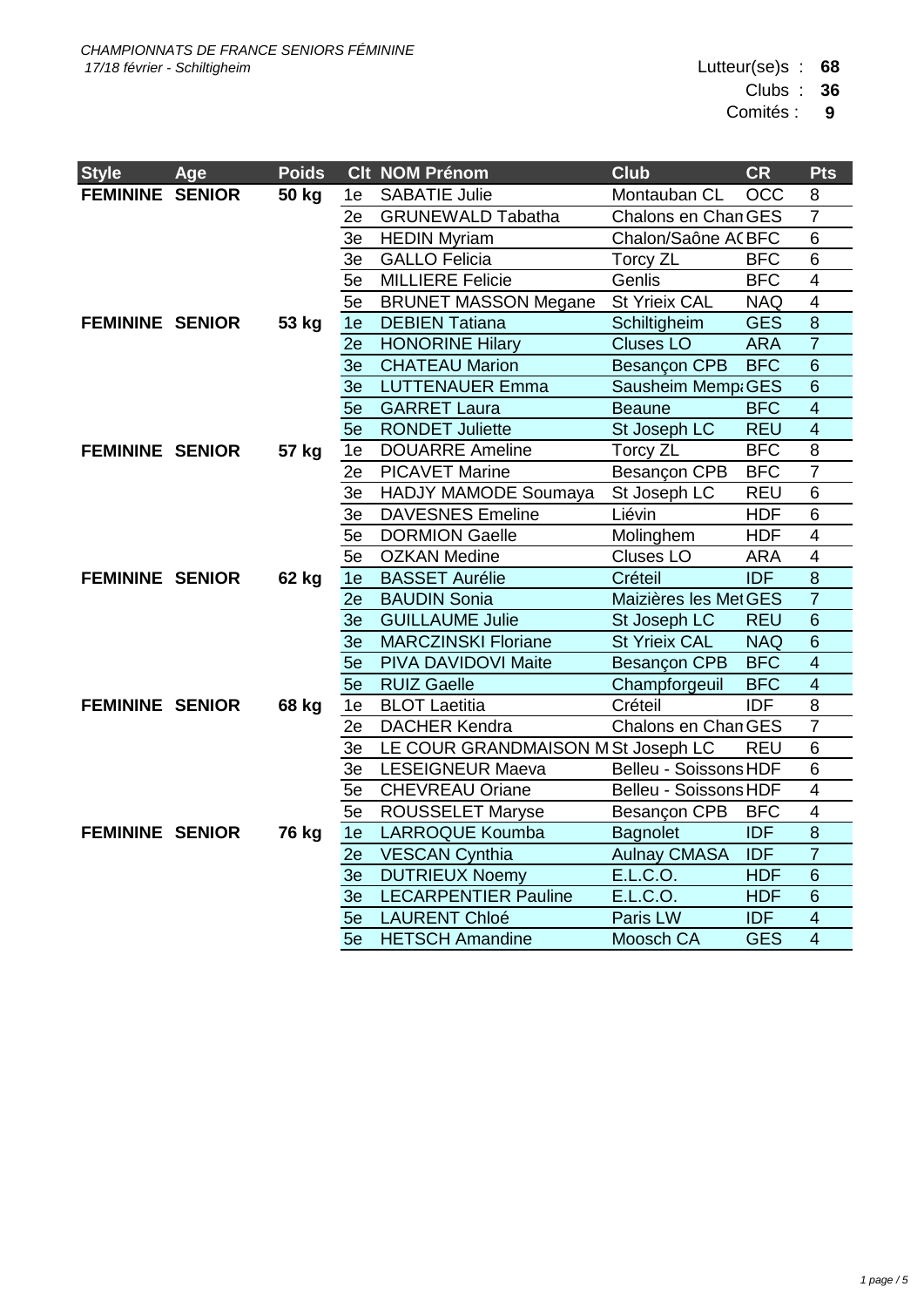# **CLASSEMENT GENERAL**

#### **CHAMPIONNATS DE FRANCE SENIORS FÉMININE 17/18 février - Schiltigheim**

*Clubs : 36 Comités : 9*

# **CLASSEMENT COMITÉS RÉGIONAUX** *8 pt aux 1er, 7 pt aux 2è, 6 pt 3è, 5 pt 4è, 4 pt 5è, 2 pt 7è, 1 pt aux autres*

| 5. REU 22 pt                |                      | 9. NOR 7 pt |  |
|-----------------------------|----------------------|-------------|--|
| $\sim$ $\sim$ $\sim$ $\sim$ | $\sim$ $\sim$ $\sim$ |             |  |

| 1. BFC | 54 pt | <b>5. REU</b> | 22 pt   |
|--------|-------|---------------|---------|
| 2. HDF | 53 pt | 6. ARA        | $12$ pt |
| 3. GES | 39 pt | 7. OCC        | 11 $pt$ |
| 3. IDF | 39 pt | 8. NAQ        | $10$ pt |

**CLASSEMENT DES CLUBS** *8 pt aux 1er, 7 pt aux 2è, 6 pt 3è, 5 pt 4è, 4 pt 5è, 2 pt 7è, 1 pt aux autres* 

| 1. St Joseph LC              | 22 pt            |
|------------------------------|------------------|
| 2. Besançon CPB              | 21 pt            |
| 3. E.L.C.O.                  | 16 <sub>pt</sub> |
| 3. Créteil                   | 16 pt            |
| 5. Torcy ZL                  | 15 <sub>pt</sub> |
| 6. Chalons en Chamr 14 pt    |                  |
| 7. Belleu - Soissons         | 12 <sub>pt</sub> |
| 8. Cluses LO                 | 11 $pt$          |
| 9. Montauban CL              | 10 <sub>pt</sub> |
| 9. St Yrieix CAL             | 10 <sub>pt</sub> |
| 9. Bagnolet                  | 10 <sub>pt</sub> |
| 12. Liévin                   | 9 pt             |
| 13. Schiltigheim             | 8 pt             |
| 14. Maizières les Metz 7 pt  |                  |
| 14. Aulnay CMASA             | 7 pt             |
| 16. Chalon/Saône AC 6 pt     |                  |
| 16. Sausheim Mempar 6 pt     |                  |
| 16. Molinghem                | 6 pt             |
| 19. Genlis                   | 4 pt             |
| 19. Sotteville les Roue 4 pt |                  |
| 19. Beaune                   | 4 pt             |
| 19. Champforgeuil            | 4 pt             |
| 19. Paris LW                 | 4 pt             |
| 19. Moosch CA                | 4 pt             |
| 25. Tourcoing LC             | 3 pt             |
| 26. Fives                    | 2 pt             |
| 26. Le Havre CL              | 2 pt             |
| 26. Escautpont               | 2 pt             |
| 29. Villeneuve d'Ascq   1 pt |                  |
| 29. Calonne Ricouart         | 1 pt             |
| 29. Rouen ASPTT              | 1 pt             |
| 29. Meaux                    | 1 pt             |
| 29. Wattignies               | 1 pt             |
| 29. Toulouse LC              | 1 pt             |
| 29. Meulan                   | 1 pt             |
| 29. Lyon St Priest           | 1 pt             |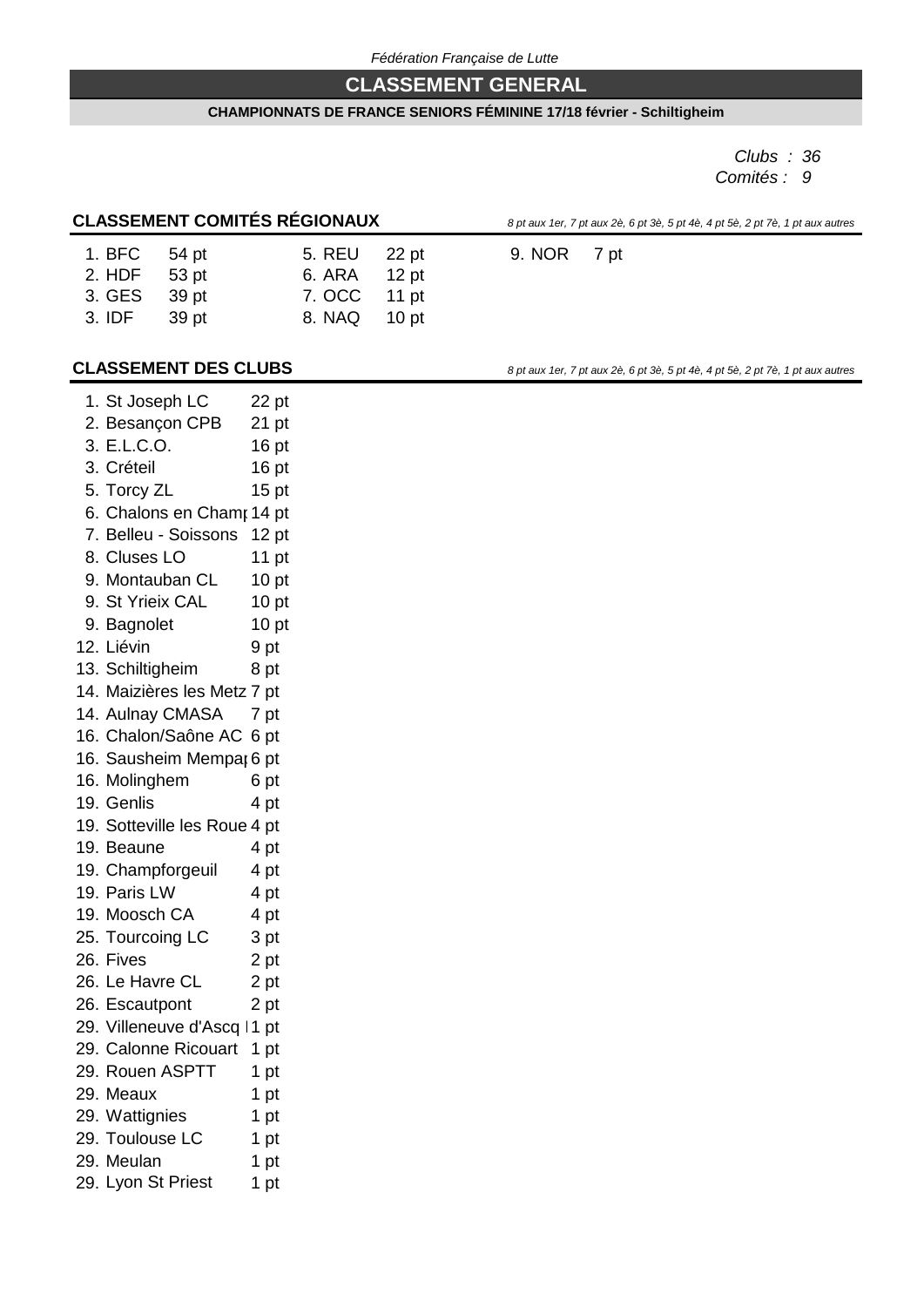

### N° app **CLASSEMENT**

| 4 | 1e | <b>SABATIE Julie</b>                      | Montauban CL           | OCC        |
|---|----|-------------------------------------------|------------------------|------------|
| 3 | 2е | <b>GRUNEWALD Tabatha</b>                  | Chalons en Chan GES    |            |
| 7 |    | 3e HEDIN Myriam                           | Chalon/Saône AC BFC    |            |
| 1 | 3e | <b>GALLO</b> Felicia                      | Torcy ZL               | <b>BFC</b> |
| 2 |    | 5e MILLIERE Felicie                       | Genlis                 | <b>BFC</b> |
| 8 | 5е | <b>BRUNET MASSON Megane St Yrieix CAL</b> |                        | <b>NAQ</b> |
| 5 | 7e | <b>RUYSSCHAERT Oceane</b>                 | Fives                  | <b>HDF</b> |
| 6 | 7e | MAGNANT Maeva                             | Sotteville les Rou NOR |            |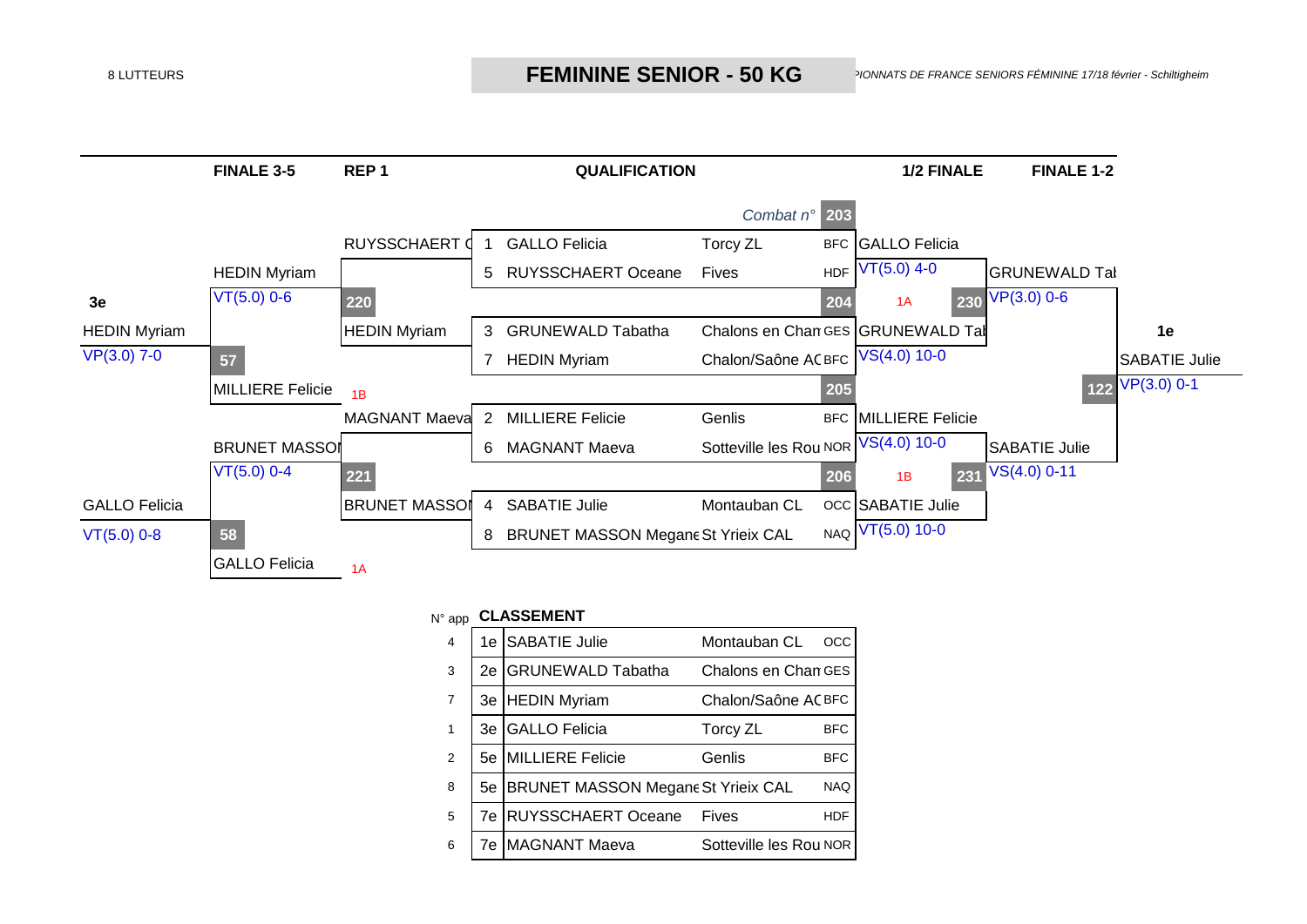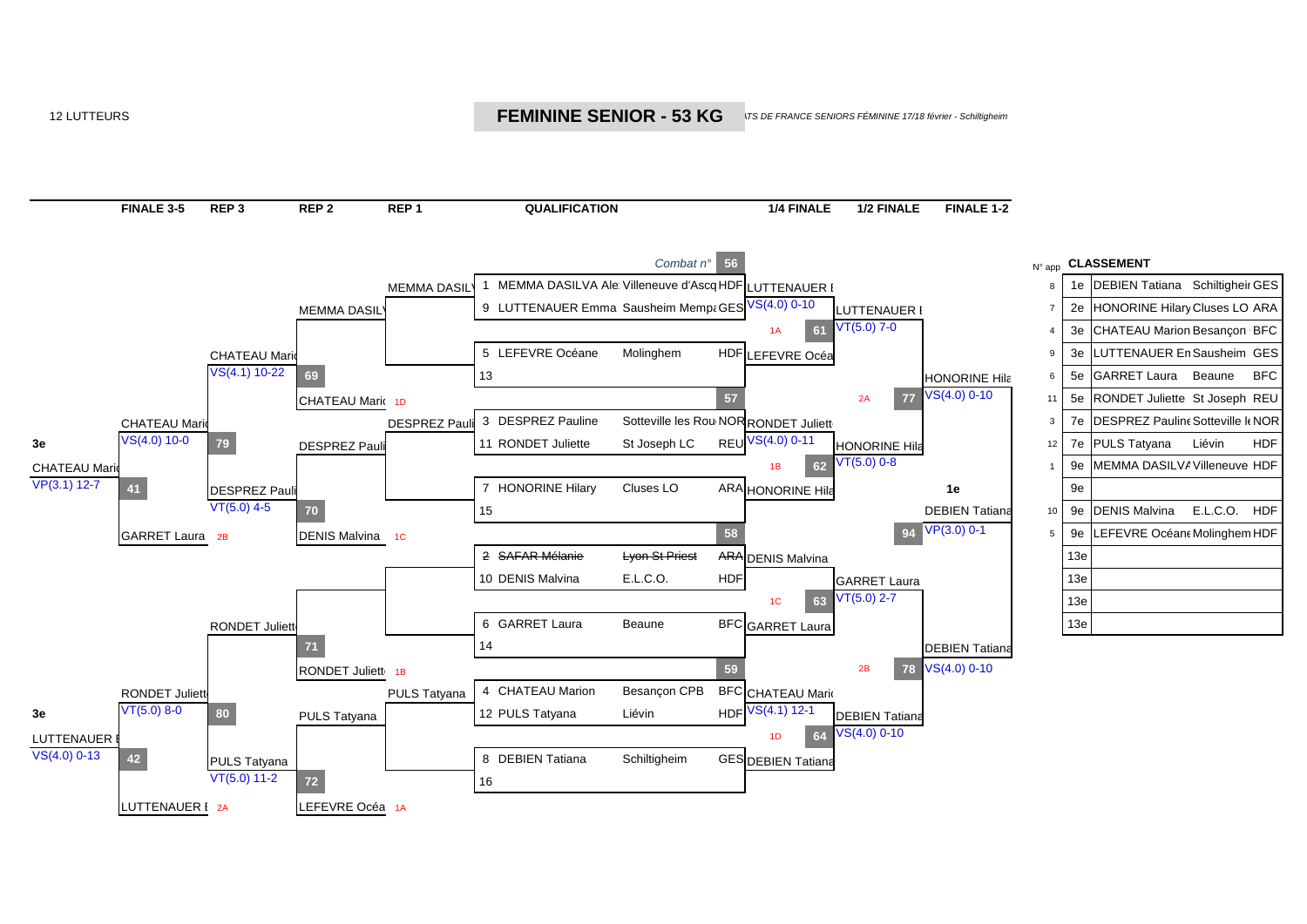17 LUTTEURS *CHAMPIONNATS DE FRANCE SENIORS FÉMININE* **FEMININE SENIOR - 57 KG**

**CHAMPIONNATS DE FRANCE SENIORS FÉMININE 17/18 février - Schiltigheim** 

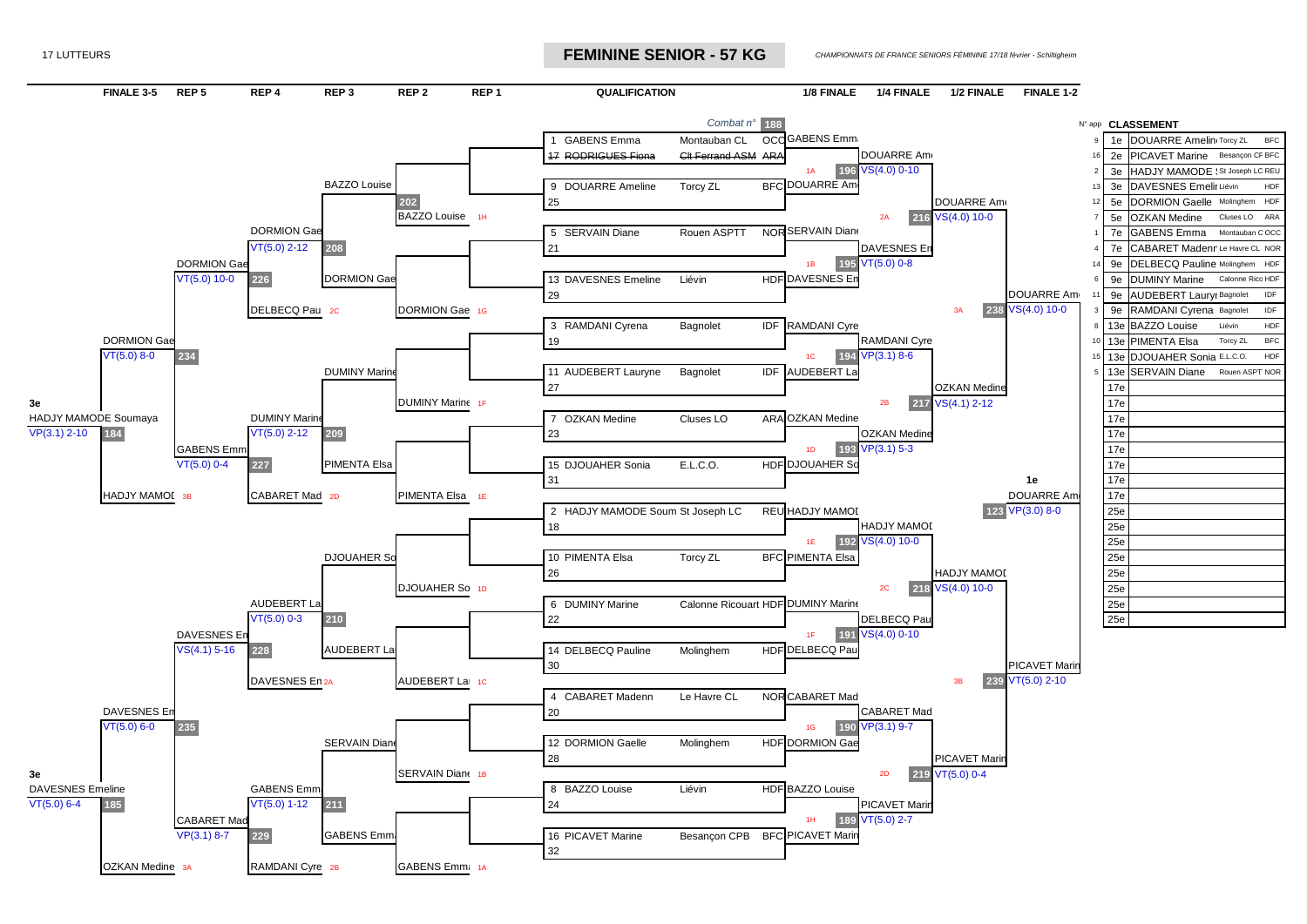#### 13 LUTTEURS **CHAMPION CONTROL CONTROL CONTROL CONTROL CONTROL CONTROL CONTROL CONTROL CONTROL CONTROL CONTROL CON**  *17/18 février - Schiltigheim*

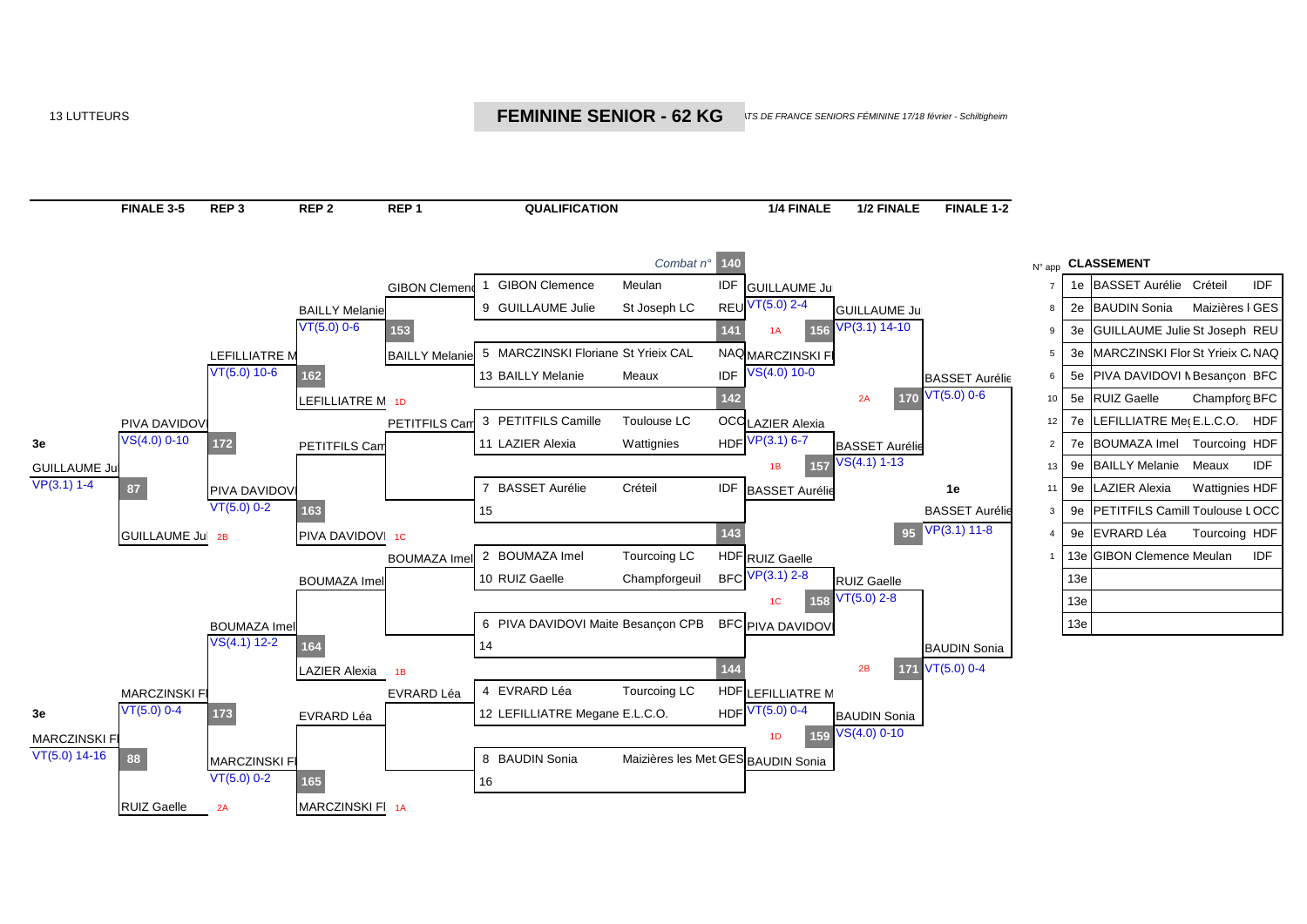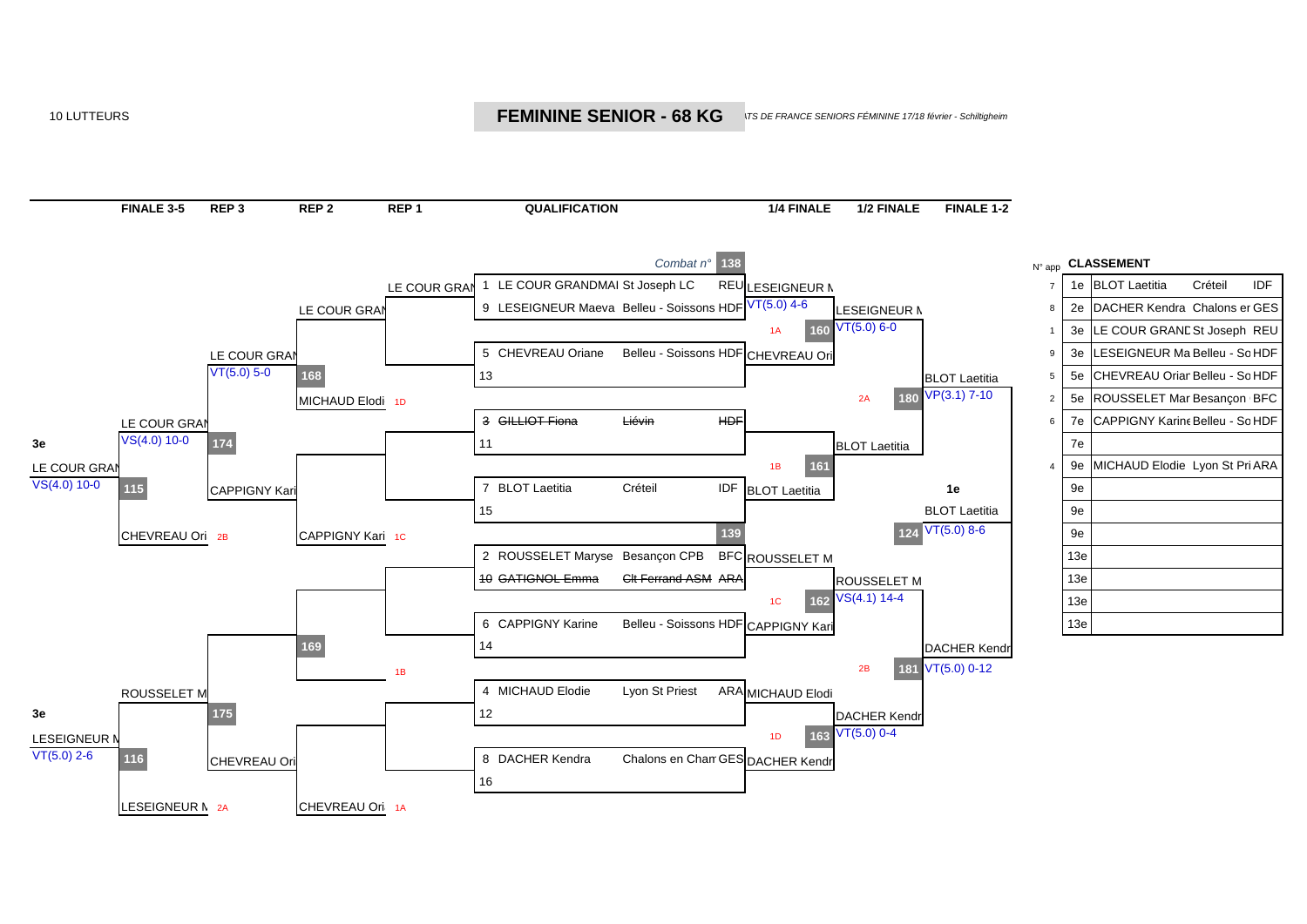

## N° app **CLASSEMENT**

| 4              |    | 1e LARROQUE Koumba          | <b>Bagnolet</b>     | IDE |
|----------------|----|-----------------------------|---------------------|-----|
| 5              | 2e | <b>VESCAN Cynthia</b>       | <b>Aulnay CMASA</b> | IDF |
| $\overline{7}$ | 3e | <b>DUTRIEUX Noemy</b>       | E.L.C.O.            | HDF |
| 3              | 3e | <b>LECARPENTIER Pauline</b> | E.L.C.O.            | HDF |
| 6              | 5е | LAURENT Chloé               | Paris LW            | IDE |
| 8              | 5е | <b>HETSCH Amandine</b>      | Moosch CA           | GES |
| 1              | 7e | POULAIN-BOS Marie           | Escautpont          | HDF |
|                | 7e |                             |                     |     |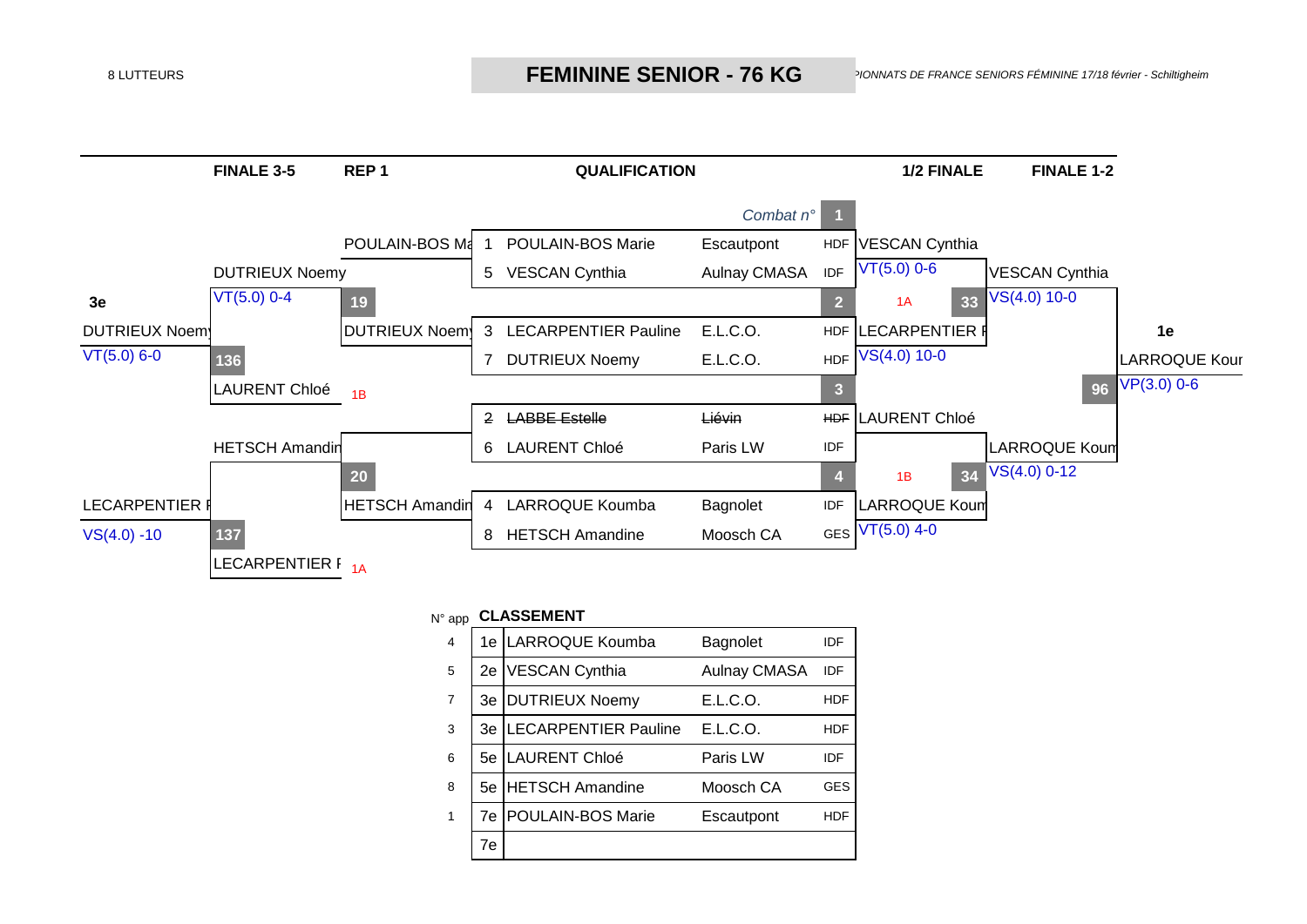Lutteur(se)s : **87**

Clubs : **35**

Comités : **10**

| <b>Style</b> | Age           | <b>Poids</b> |                | Clt NOM Prénom                       | <b>Club</b>                  | <b>CR</b>  | Pts                     |
|--------------|---------------|--------------|----------------|--------------------------------------|------------------------------|------------|-------------------------|
| <b>GRECO</b> | <b>SENIOR</b> | 60 kg        | 1e             | <b>TUDEZCA Leo</b>                   | Besançon CPB                 | <b>BFC</b> | 8                       |
|              |               |              | 2e             | MESSAOUDI Mehdi                      | Besançon CPB                 | <b>BFC</b> | $\overline{7}$          |
|              |               |              | 3e             | EL ALOUI Sofien                      | Bourg en Bresse ARA          |            | $\overline{6}$          |
|              |               |              | 3e             | <b>BERRAK Pierre</b>                 | Schiltigheim                 | <b>GES</b> | $6\phantom{1}$          |
|              |               |              | 5e             | <b>LANGLET Raymond</b>               | Les Avirons ALOIREU          |            | $\overline{4}$          |
|              |               |              | 5e             | <b>BATAILLE Enrick</b>               | Les Avirons ALOIREU          |            | $\overline{4}$          |
| <b>GRECO</b> | <b>SENIOR</b> | 67 kg        | 1e             | <b>OZAY Yasin</b>                    | Maizières les Met GES        |            | $\overline{8}$          |
|              |               |              | 2e             | <b>MALKHASIAN Hrachia</b>            | <b>St Yrieix CAL</b>         | <b>NAQ</b> | $\overline{7}$          |
|              |               |              | 3 <sub>e</sub> | <b>DIONG Sada</b>                    | Le Havre CL                  | <b>NOR</b> | $\overline{6}$          |
|              |               |              | 3 <sub>e</sub> | <b>SYLLA Mamadassa</b>               | <b>Bagnolet</b>              | <b>IDF</b> | $\overline{6}$          |
|              |               |              | 5e             | <b>ZAROURI Mohamed</b>               | <b>Sarreguemines AGES</b>    |            | $\overline{4}$          |
|              |               |              | 5e             | <b>CEKIRI Fjorelo</b>                | Maizières les Met GES        |            | $\overline{4}$          |
| <b>GRECO</b> | <b>SENIOR</b> | 77 kg        | 1e             | <b>MARGARYAN Artak</b>               | Sarreguemines AGES           |            | $\overline{8}$          |
|              |               |              | 2e             | <b>NIKOGHOSSIAN Evrik</b>            | Bagnolet                     | <b>IDF</b> | $\overline{7}$          |
|              |               |              | 3e             | <b>NUGUES Gil</b>                    | Créteil                      | <b>IDF</b> | $\overline{6}$          |
|              |               |              | 3e             | <b>SLAMA Sami</b>                    | Belleu - Soissons HDF        |            | $6\phantom{1}$          |
|              |               |              | 5e             | <b>TANTINI Anthony</b>               | Maizières les Met GES        |            | $\overline{4}$          |
|              |               |              | 5e             | THOMAS CUELLO Carlos AntBesançon CPB |                              | <b>BFC</b> | $\overline{\mathbf{4}}$ |
| <b>GRECO</b> | <b>SENIOR</b> | 87 kg        | 1e             | <b>GHILMANOU Khalis</b>              | <b>Tourcoing LC</b>          | <b>HDF</b> | $\overline{8}$          |
|              |               |              | 2e             | YKHLEF Nabil                         | <b>Tourcoing LC</b>          | <b>HDF</b> | $\overline{7}$          |
|              |               |              | 3 <sub>e</sub> | <b>LOUAFI Mohamed Hichem</b>         | Sotteville les Rou NOR       |            | $\overline{6}$          |
|              |               |              | 3 <sub>e</sub> | <b>DUKIC Dragutin</b>                | <b>St Yrieix CAL</b>         | <b>NAQ</b> | $\overline{6}$          |
|              |               |              | 5e             | <b>TRABELSI Hakim</b>                | <b>Bron</b>                  | <b>ARA</b> | $\overline{4}$          |
|              |               |              | 5e             | <b>SCHULTZ Alexis</b>                | Gries                        | <b>GES</b> | $\overline{4}$          |
| <b>GRECO</b> | <b>SENIOR</b> | 97 kg        | 1e             | <b>UMKHADJIEV Zelimkhan</b>          | Schiltigheim                 | <b>GES</b> | $\overline{8}$          |
|              |               |              | 2e             | <b>SAMEN Loic</b>                    | Sotteville les Rou NOR       |            | $\overline{7}$          |
|              |               |              | 3e             | <b>BABAYAN Eric</b>                  | Villeurbanne AS ARA          |            | $\overline{6}$          |
|              |               |              | 3e             | <b>SALAMONE Anthony</b>              | Tourcoing LC                 | <b>HDF</b> | $\,6$                   |
|              |               |              | 5e             | <b>DIAWARA Mody</b>                  | Bagnolet                     | <b>IDF</b> | $\overline{4}$          |
|              |               |              | 5e             | <b>AYARI Hassine</b>                 | <b>Aulnay CMASA</b>          | <b>IDF</b> | $\overline{4}$          |
| <b>GRECO</b> | <b>SENIOR</b> | 130 kg       | 1e             | <b>LORENTZ Mathieu</b>               | Schiltigheim                 | <b>GES</b> | $\overline{8}$          |
|              |               |              | 2e             | <b>GEISSLER Eric</b>                 | Schiltigheim                 | <b>GES</b> | $\overline{7}$          |
|              |               |              | 3e             | <b>GAZIEV Khalid</b>                 | Schiltigheim                 | <b>GES</b> | $\overline{6}$          |
|              |               |              | 3e             | <b>MILLIEN David</b>                 | <b>Belleu - Soissons HDF</b> |            | $\overline{6}$          |
|              |               |              | 5e             | <b>SIDIBE</b> Kalilou                | Sotteville les Rou NOR       |            | $\overline{4}$          |
|              |               |              | 5e             | <b>BEN SALEM Sofiane</b>             | <b>Tourcoing LC</b>          | <b>HDF</b> | $\overline{4}$          |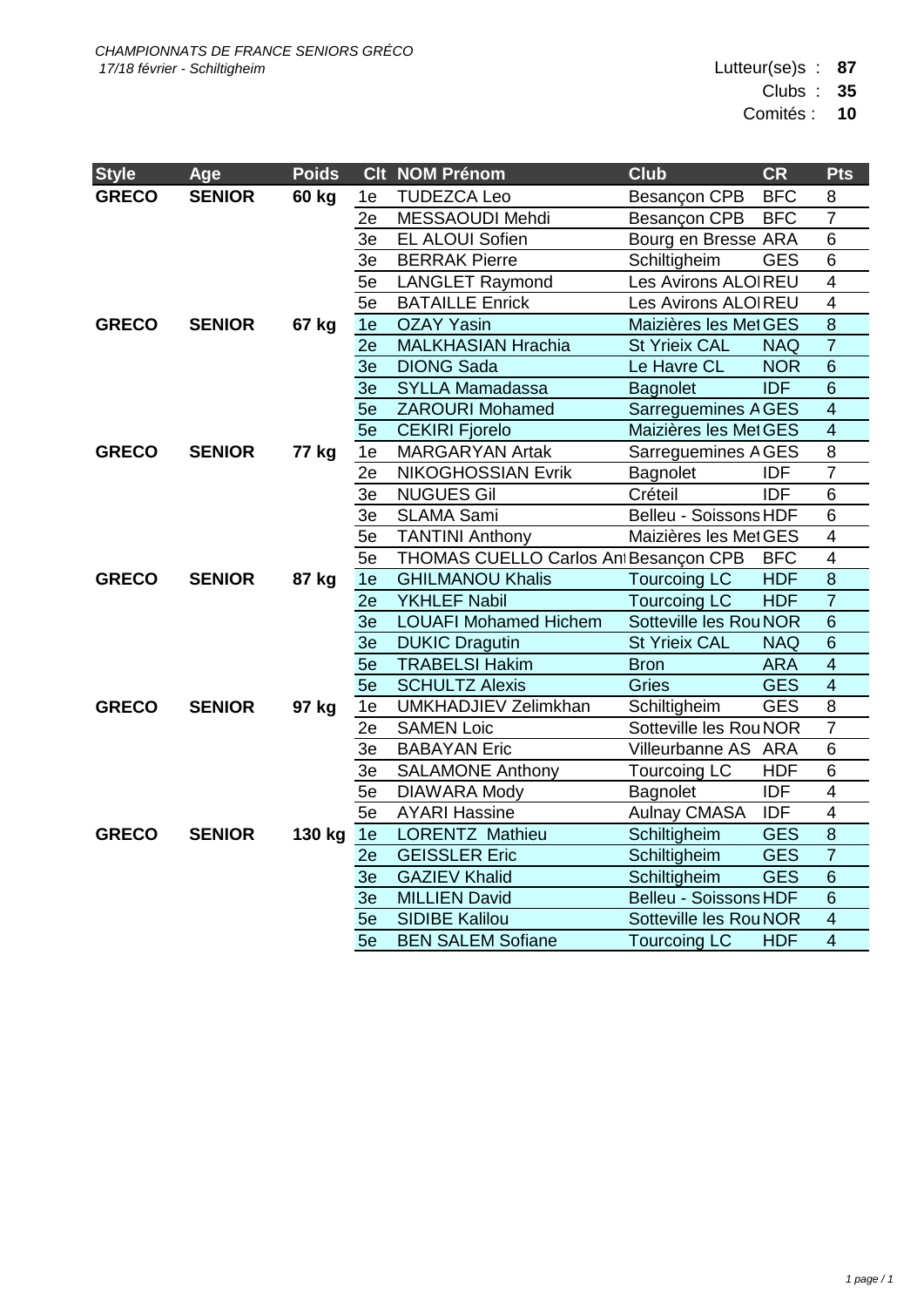# **CLASSEMENT GENERAL**

#### **CHAMPIONNATS DE FRANCE SENIORS GRÉCO 17/18 février - Schiltigheim**

*Clubs : 35 Comités : 10*

# **CLASSEMENT COMITÉS RÉGIONAUX** *8 pt aux 1er, 7 pt aux 2è, 6 pt 3è, 5 pt 4è, 4 pt 5è, 2 pt 7è, 1 pt aux autres*

|  | x 1er, 7 pt aux 2è, 6 pt 3è, 5 pt 4è, 4 pt 5è, 2 pt 7è, 1 pt aux a |  |  |  |  |  |
|--|--------------------------------------------------------------------|--|--|--|--|--|
|  |                                                                    |  |  |  |  |  |

| 25 pt |
|-------|
| 21 pt |
| 18 pt |
| 8 pt  |
|       |

9. OCC 3 pt 10. PCA 1 pt

## **CLASSEMENT DES CLUBS** *8 pt aux 1er, 7 pt aux 2è, 6 pt 3è, 5 pt 4è, 4 pt 5è, 2 pt 7è, 1 pt aux autres*

| 1. Schiltigheim              |             |    | 39 pt            |
|------------------------------|-------------|----|------------------|
| 2. Tourcoing LC              |             |    | 31 pt            |
| 3. Besançon CPB              |             |    | 20 <sub>pt</sub> |
| 4. Bagnolet                  |             |    | 18 pt            |
| 4. Sotteville les Roue 18 pt |             |    |                  |
| 6. Maizières les Metz 17 pt  |             |    |                  |
| 6. St Yrieix CAL             |             |    | 17 pt            |
| 8. Sarreguemines AS12 pt     |             |    |                  |
| 8. Belleu - Soissons 12 pt   |             |    |                  |
| 10. Les Avirons ALOR 8 pt    |             |    |                  |
| 10. Le Havre CL              | 8 pt        |    |                  |
| 10. Villeurbanne AS          | 8 pt        |    |                  |
| 13. Bourg en Bresse          | 7 pt        |    |                  |
| 13. Créteil                  | 7 pt        |    |                  |
| 15. Bron                     | 4 pt        |    |                  |
| 15. Gries                    | 4 pt        |    |                  |
| 15. Aulnay CMASA             | 4 pt        |    |                  |
| 18. Clt Ferrand ASM          | 3 pt        |    |                  |
| 18. Reims CL                 | 3 pt        |    |                  |
| 20. Rosny sous Bois          | 2 pt        |    |                  |
| 20. Moosch E                 | 2 pt        |    |                  |
| 20. Lorquin                  | 2 pt        |    |                  |
| 20. Lyon St Priest           | 2 pt        |    |                  |
| 20. Balaruc les Bains        | 2 pt        |    |                  |
| 25. Stiring-Wendel           | 1 pt        |    |                  |
| 25. Roubaix                  | 1 pt        |    |                  |
| 25. Chalons en Chamr 1 pt    |             |    |                  |
| 25. Toulouse LC              | 1           | pt |                  |
| 25. Calonne Ricouart         | $\mathbf 1$ | pt |                  |
| 25. Wattignies               | 1           | pt |                  |
| 25. Nice LC                  | 1 pt        |    |                  |
| 25. Chambéry CL              | 1 pt        |    |                  |
| 25. Mitry Mory               | 1 pt        |    |                  |
| 25. Limoges ASPTT            | 1 pt        |    |                  |
| 25. Chalon/Saône AC          | 1 pt        |    |                  |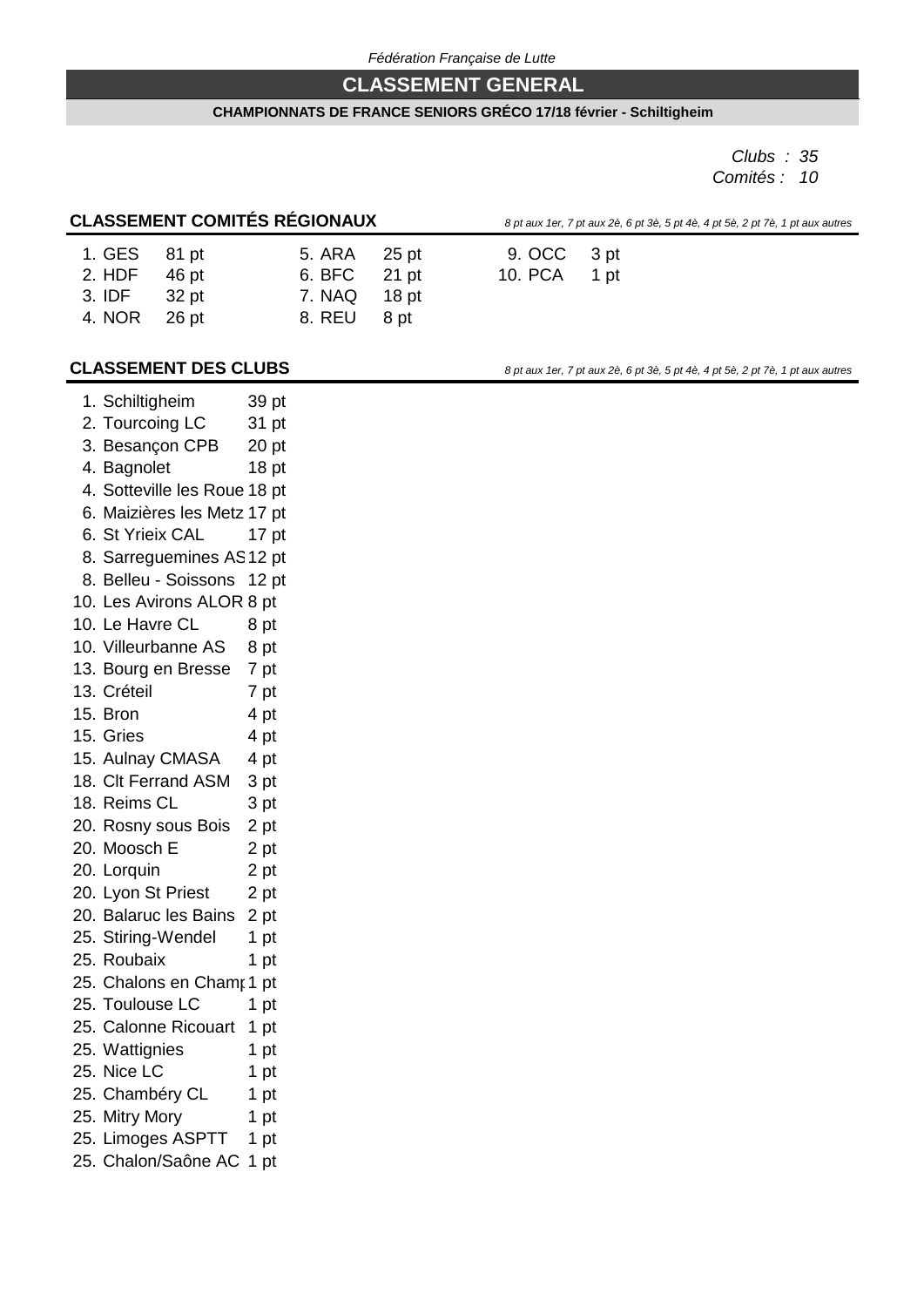

### N° app **CLASSEMENT**

| 4 |    | 1e LORENTZ Mathieu       | Schiltigheim                 | <b>GES</b> |
|---|----|--------------------------|------------------------------|------------|
| 5 | 2e | <b>GEISSLER Eric</b>     | Schiltigheim                 | <b>GES</b> |
| 1 | 3e | <b>GAZIEV Khalid</b>     | Schiltigheim                 | <b>GES</b> |
| 3 | 3e | <b>MILLIEN David</b>     | Belleu - Soissons HDF        |            |
| 2 | 5е | <b>SIDIBE Kalilou</b>    | Sotteville les Rou NOR       |            |
| 6 | 5е | <b>BEN SALEM Sofiane</b> | <b>Tourcoing LC</b>          | <b>HDF</b> |
|   | 7e |                          |                              |            |
| 8 | 7e | <b>DOS SANTOS Romain</b> | <b>Balaruc les Bains OCC</b> |            |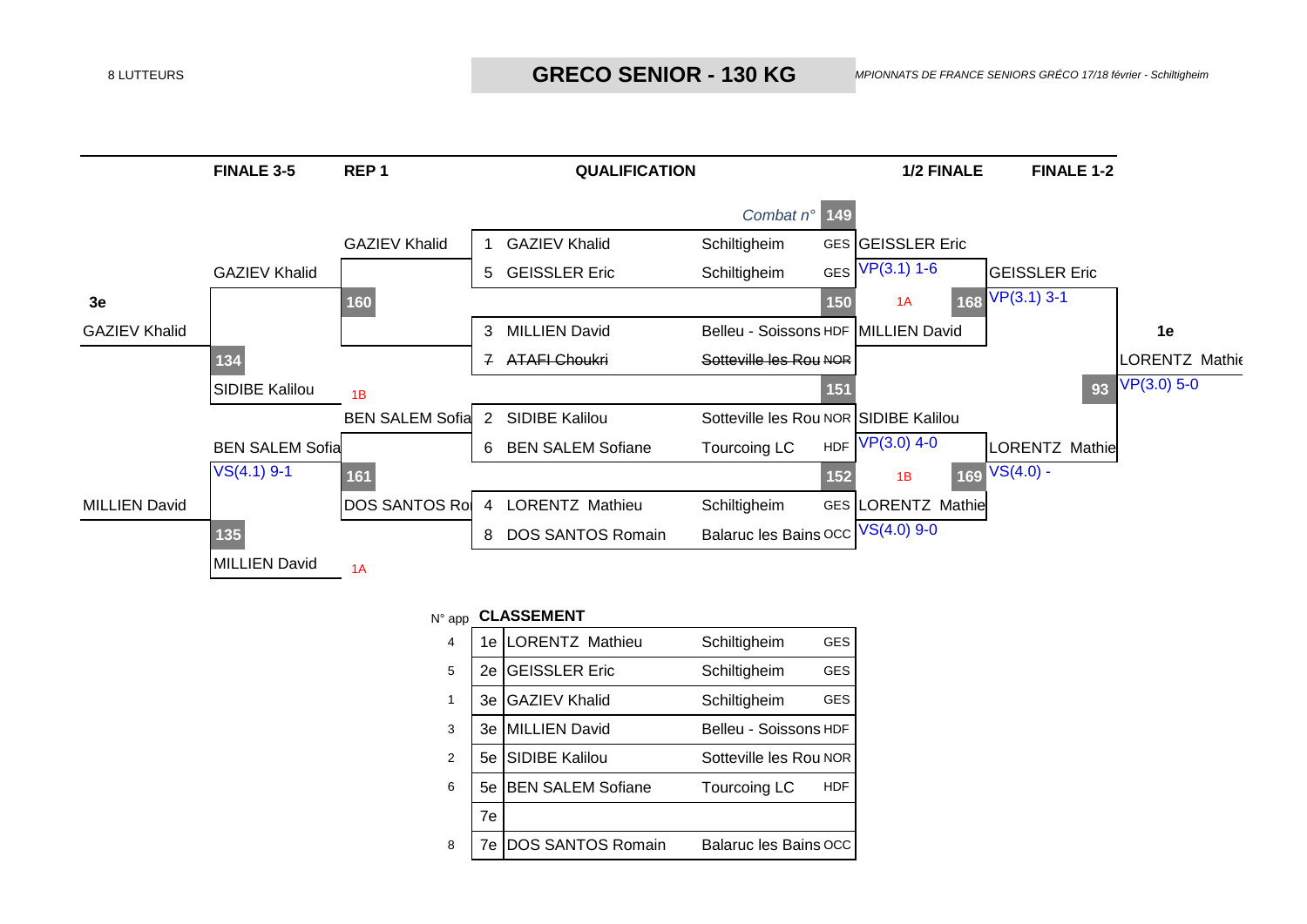13 LUTTEURS **CHAMPION CONTRECTE EN CONTRECTE EN CONTRECTE DE FRANCE SENIORS GRÉCO 1** 

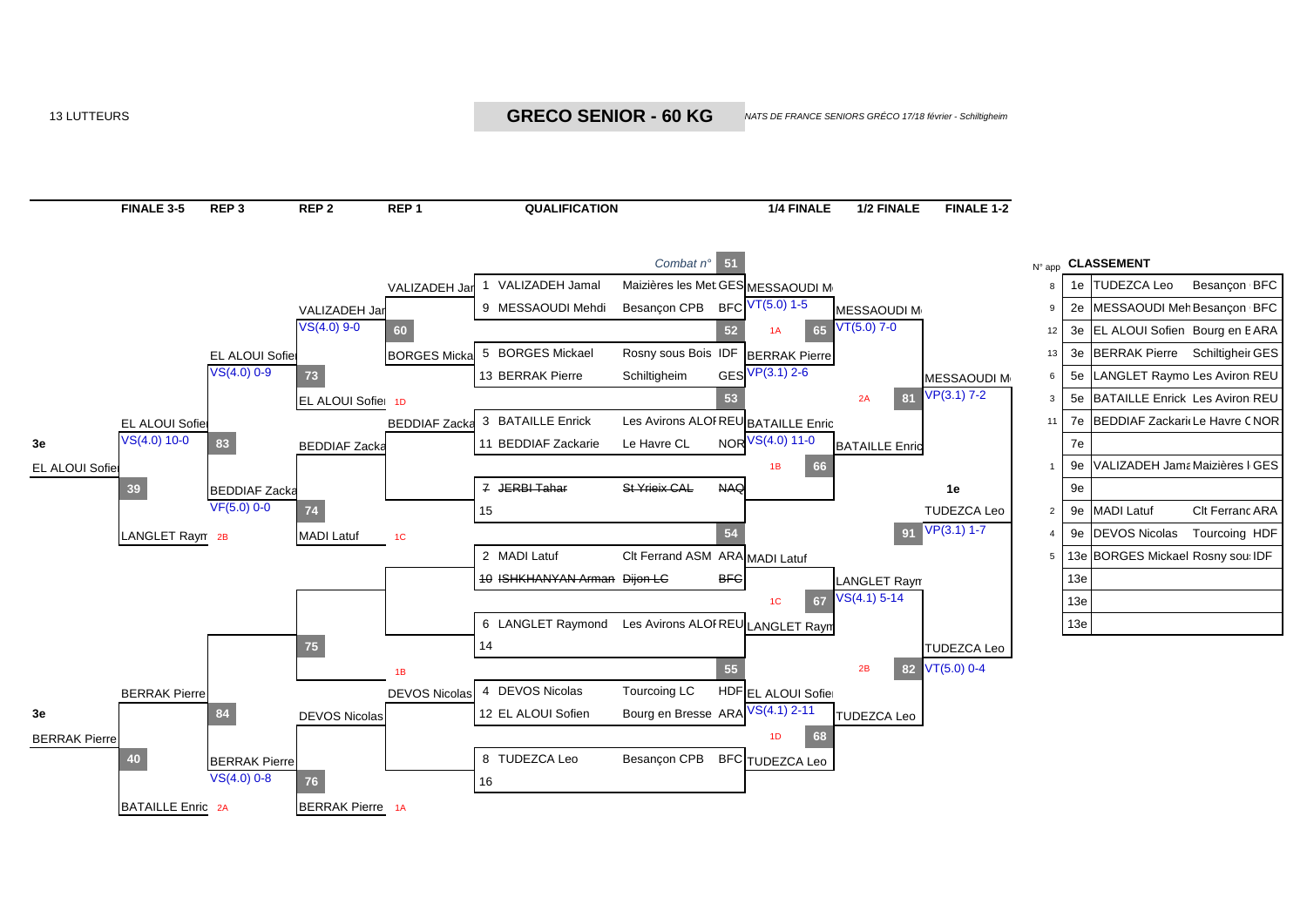16 LUTTEURS **CHAMPION CONTRECTE EN CONTRECTE EN CONTRECTE DE FRANCE SENIORS GRÉCO 1** 



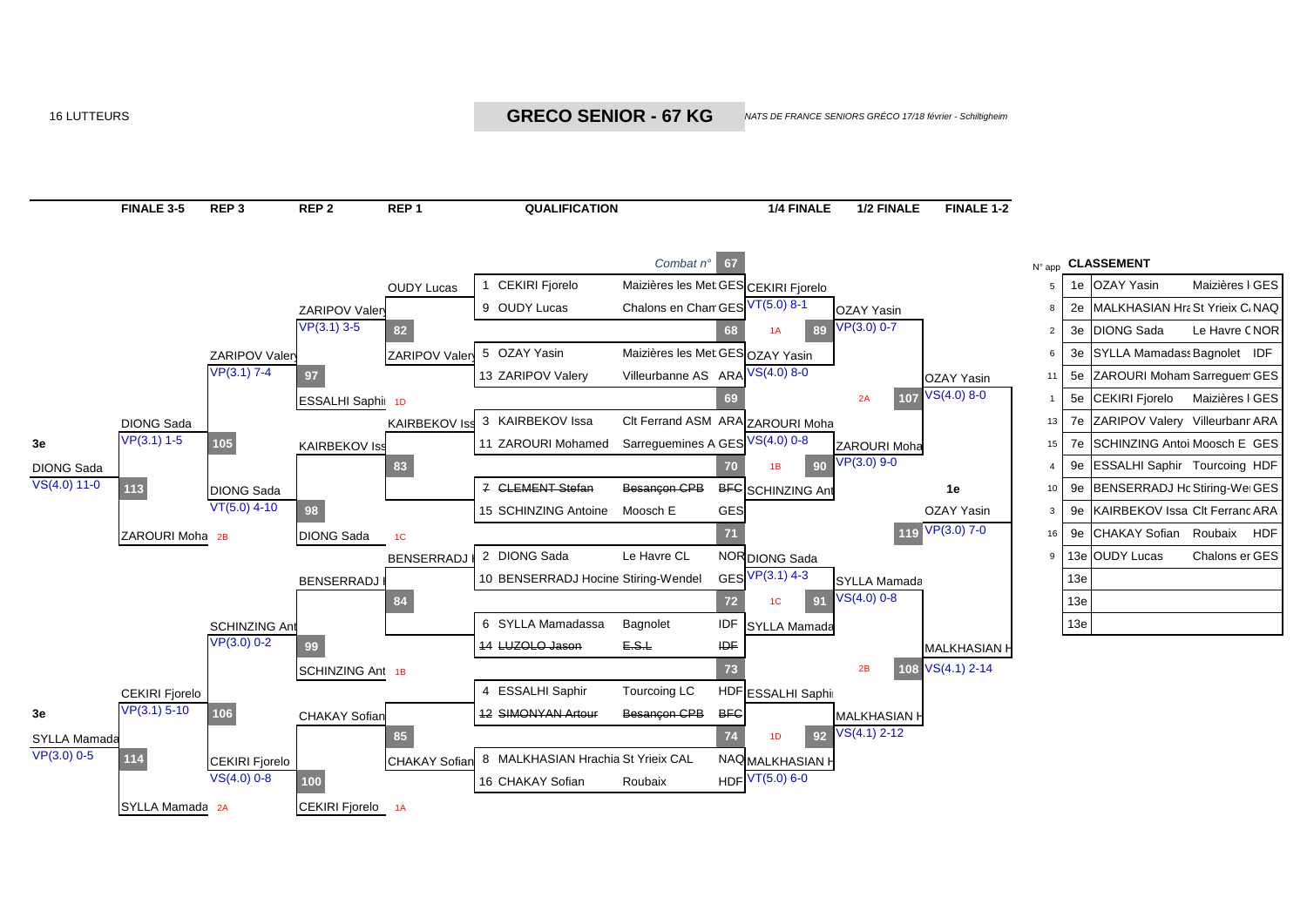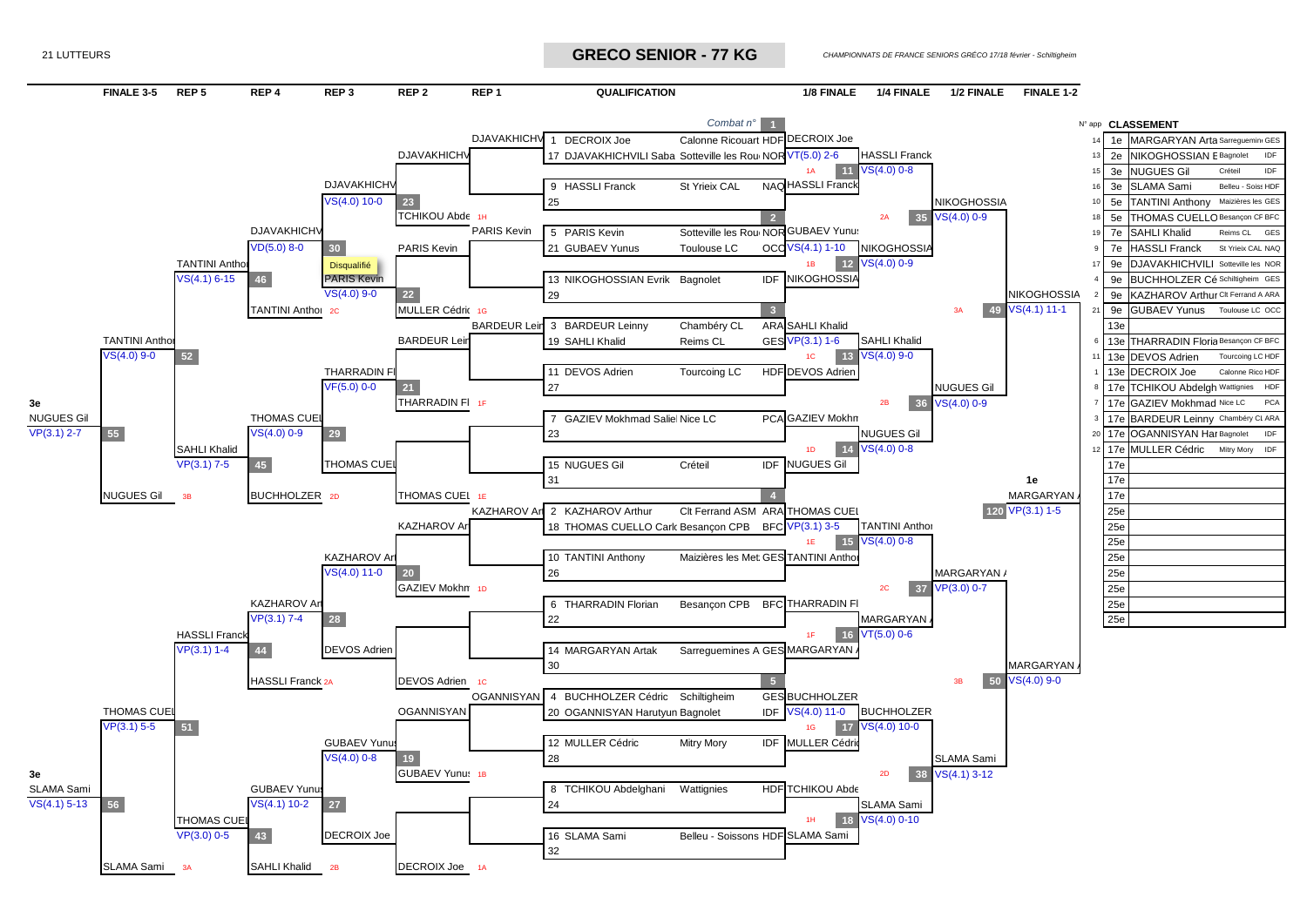16 LUTTEURS **CHAMPION CONTRECTE EN CONTRECTE EN CONTRECTE DE TRANCE SENIORS GRÉCO 1** 

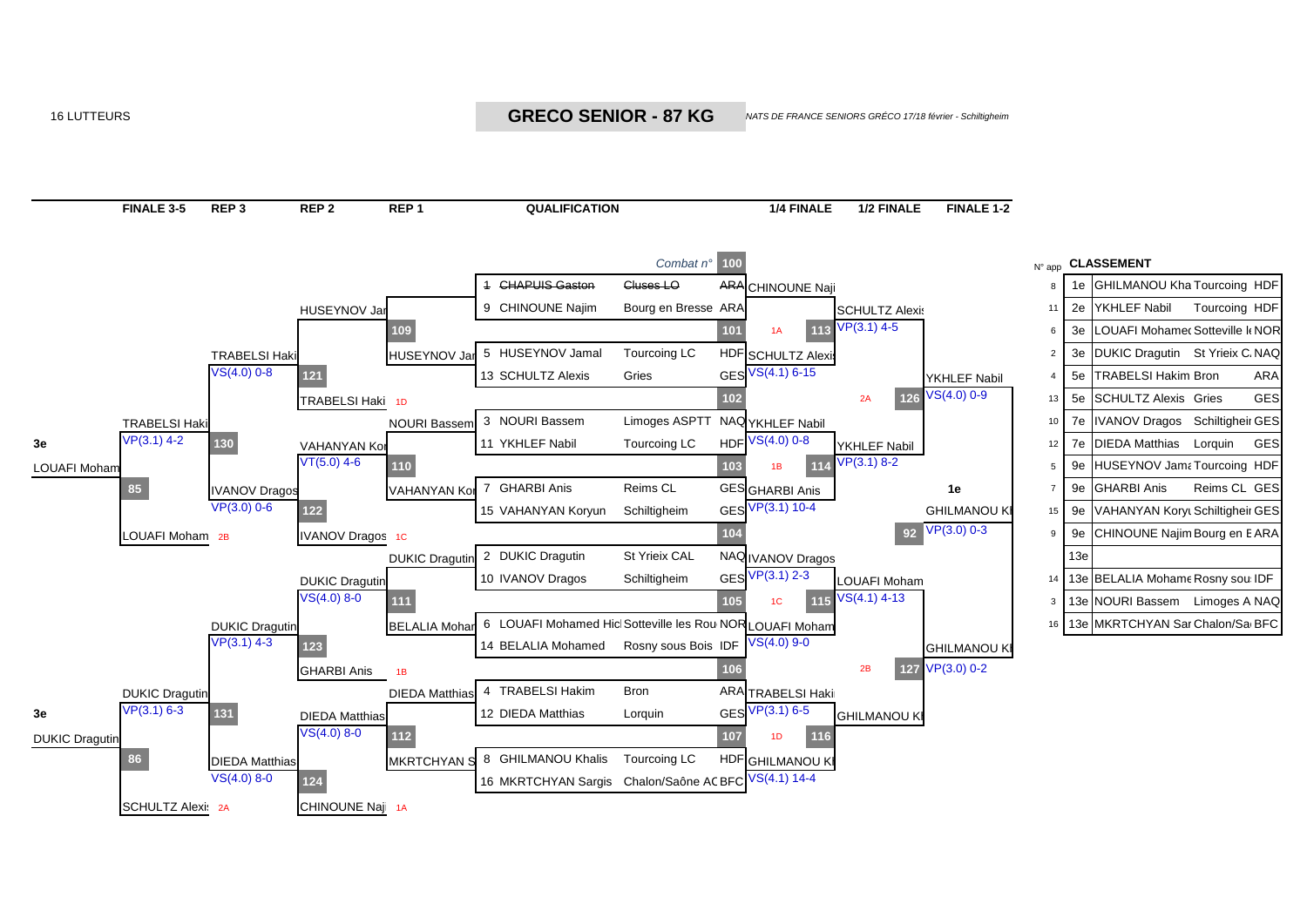13 LUTTEURS *CHAMPIONNATS DE FRANCE SENIORS GRÉCO* **GRECO SENIOR - 97 KG**

**CHAMPIONNATS DE FRANCE SENIORS GRÉCO 17/18 février - Schiltigheim** 



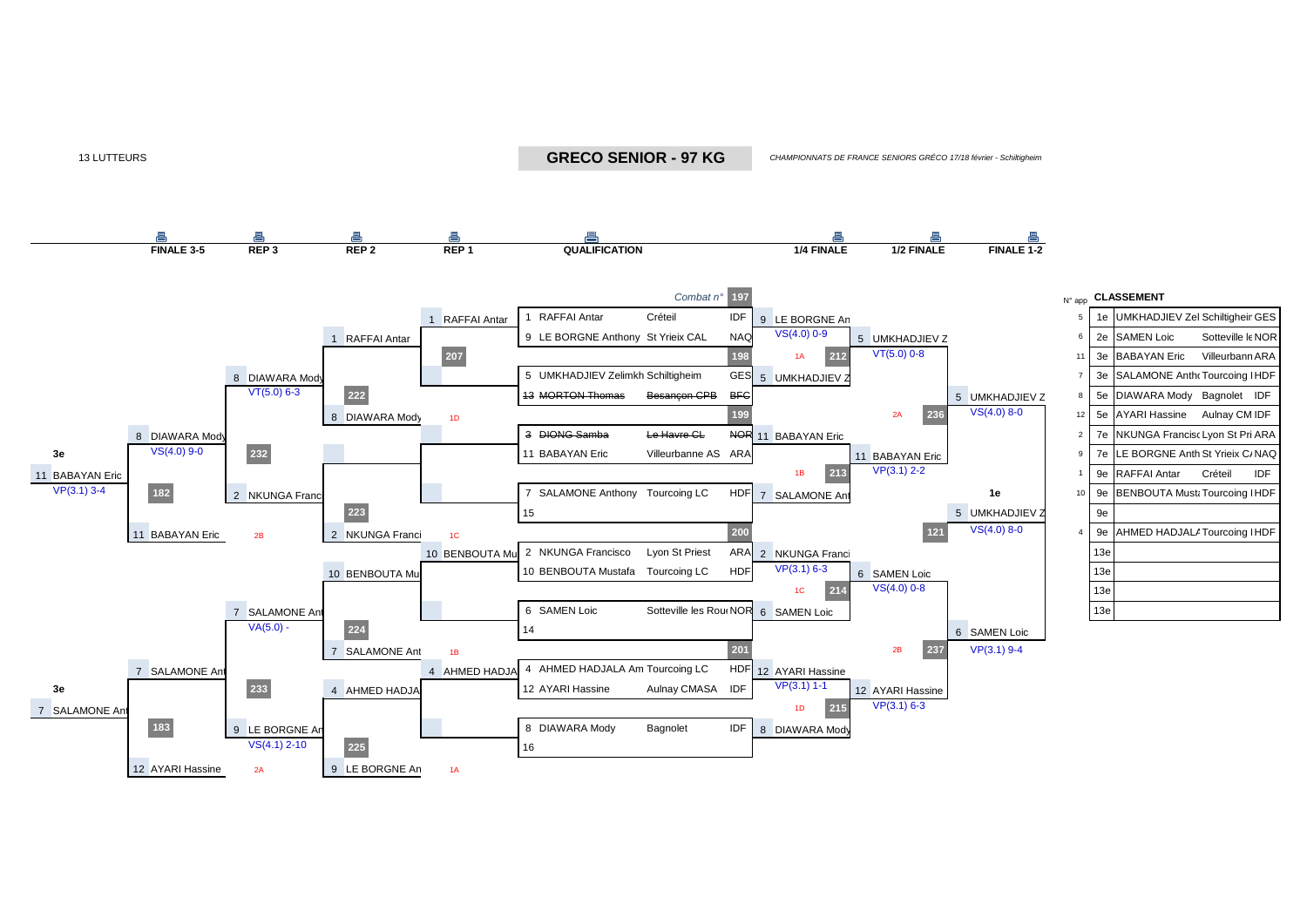Lutteur(se)s : **96**

Clubs : **40**

Comités : **11**

| Style        | Age           | Poids        | <b>Clt</b>     | <b>NOM Prénom</b>           | <b>Club</b>                  | <b>CR</b>        | <b>Pts</b>              |
|--------------|---------------|--------------|----------------|-----------------------------|------------------------------|------------------|-------------------------|
| <b>LIBRE</b> | <b>SENIOR</b> | 57 kg        | 1e             | ELOUARRAQUE Zoheir          | Lyon St Priest               | <b>ARA</b>       | 8                       |
|              |               |              | 2e             | <b>DELIEV Youssoup</b>      | <b>Belleu - Soissons HDF</b> |                  | $\overline{7}$          |
|              |               |              | 3e             | MISERERE Jean Baptiste      | Bagnolet                     | <b>IDF</b>       | 6                       |
|              |               |              | 3e             | <b>LISICKI Maverick</b>     | Liévin                       | <b>HDF</b>       | 6                       |
|              |               |              | 5e             | <b>VAN DE WALLE Mickael</b> | Sélestat Lutte               | <b>GES</b>       | $\overline{\mathbf{4}}$ |
|              |               |              | 5e             | LOPES Giovani               | E.L.C.O.                     | <b>HDF</b>       | $\overline{4}$          |
| <b>LIBRE</b> | <b>SENIOR</b> | 65 kg        | 1e             | MUKHTAROV Ilman             | Besançon CPB                 | <b>BFC</b>       | $\overline{8}$          |
|              |               |              | 2e             | <b>ELOYAN Armand</b>        | Maizières les Met GES        |                  | $\overline{7}$          |
|              |               |              | 3e             | <b>MONTES Victor</b>        | E.S.L                        | <b>IDF</b>       | $6\phantom{1}$          |
|              |               |              | 3 <sub>e</sub> | <b>MAZAZAEV Khalid</b>      | Schiltigheim                 | <b>GES</b>       | $6\phantom{1}$          |
|              |               |              | 5e             | <b>TOMOV Abdullah</b>       | Nîmes L                      | $\overline{OCC}$ | $\overline{4}$          |
|              |               |              | 5e             | <b>GAYTAEV Said</b>         | Sotteville les Rou NOR       |                  | $\overline{4}$          |
| <b>LIBRE</b> | <b>SENIOR</b> | 74 kg        | 1e             | AMSIEV Adam                 | Sotteville les Rou NOR       |                  | $\overline{8}$          |
|              |               |              | 2e             | <b>FIQUET Maxime</b>        | <b>St Yrieix CAL</b>         | <b>NAQ</b>       | $\overline{7}$          |
|              |               |              | 3e             | <b>BONIN Antoine</b>        | Sotteville les Rou NOR       |                  | 6                       |
|              |               |              | 3e             | <b>KAIRBEKOV Alibek</b>     | <b>Clt Ferrand ASM ARA</b>   |                  | $\overline{6}$          |
|              |               |              | 5e             | <b>MATHE Teo</b>            | <b>Clt Ferrand ASM ARA</b>   |                  | $\overline{4}$          |
|              |               |              | 5e             | <b>MULLET Robin</b>         | Rouen ASPTT                  | <b>NOR</b>       | $\overline{\mathbf{4}}$ |
| <b>LIBRE</b> | <b>SENIOR</b> | <b>86 kg</b> | 1e             | <b>VALIEV Ruslan</b>        | <b>St Yrieix CAL</b>         | <b>NAQ</b>       | $\overline{8}$          |
|              |               |              | 2e             | <b>AIBUEV Akhmed</b>        | Sarreguemines AGES           |                  | $\overline{7}$          |
|              |               |              |                | 3e BUR Johnny               | Schiltigheim                 | <b>GES</b>       | $6\phantom{1}$          |
|              |               |              | 3e             | <b>ALEKMA Saifedine</b>     | Sarreguemines AGES           |                  | $\overline{6}$          |
|              |               |              | 5e             | <b>MENTZIA Loic</b>         | <b>Gries</b>                 | <b>GES</b>       | $\overline{4}$          |
|              |               |              | 5e             | <b>ZUBIACHVILI Beka</b>     | Schiltigheim                 | <b>GES</b>       | $\overline{4}$          |
| <b>LIBRE</b> | <b>SENIOR</b> | 97 kg        | 1e             | <b>FRANCOIS Maxime</b>      | Sotteville les Rou NOR       |                  | $\overline{8}$          |
|              |               |              | 2e             | <b>DIATTA Aristide</b>      | Belleu - Soissons HDF        |                  | $\overline{7}$          |
|              |               |              | 3e             | <b>LEBEE Jason</b>          | Besançon CPB                 | <b>BFC</b>       | 6                       |
|              |               |              | 3e             | NOBLET Jordan               | Besançon CPB                 | <b>BFC</b>       | $\overline{6}$          |
|              |               |              | 5e             | <b>LACHKI Tariel</b>        | Villeurbanne AS ARA          |                  | $\overline{\mathbf{4}}$ |
|              |               |              | 5e             | <b>ADILOVSKI Omer</b>       | Paris Métro                  | IDF              | $\overline{4}$          |
| <b>LIBRE</b> | <b>SENIOR</b> | 125 kg       | 1e             | <b>MARSAGISHVILI Lazare</b> | Lyon Milo's                  | <b>ARA</b>       | $\overline{8}$          |
|              |               |              | 2e             | <b>TAVERNESE Nicolas</b>    | Clt Ferrand ASM ARA          |                  | $\overline{7}$          |
|              |               |              | 3 <sub>e</sub> | <b>ABDELMOUMEN Hakim</b>    | Sotteville les Rou NOR       |                  | $6\phantom{1}$          |
|              |               |              |                | 3e SADYRKHANOV Asvad        | Schiltigheim                 | <b>GES</b>       | $6\phantom{1}$          |
|              |               |              | 5e             | <b>GHAMBARYAN Hrant</b>     | <b>Vitrolles</b>             | <b>PCA</b>       | $\overline{4}$          |
|              |               |              | 5e             | <b>ISMAIL Sahbi</b>         | Meaux                        | <b>IDF</b>       | $\overline{4}$          |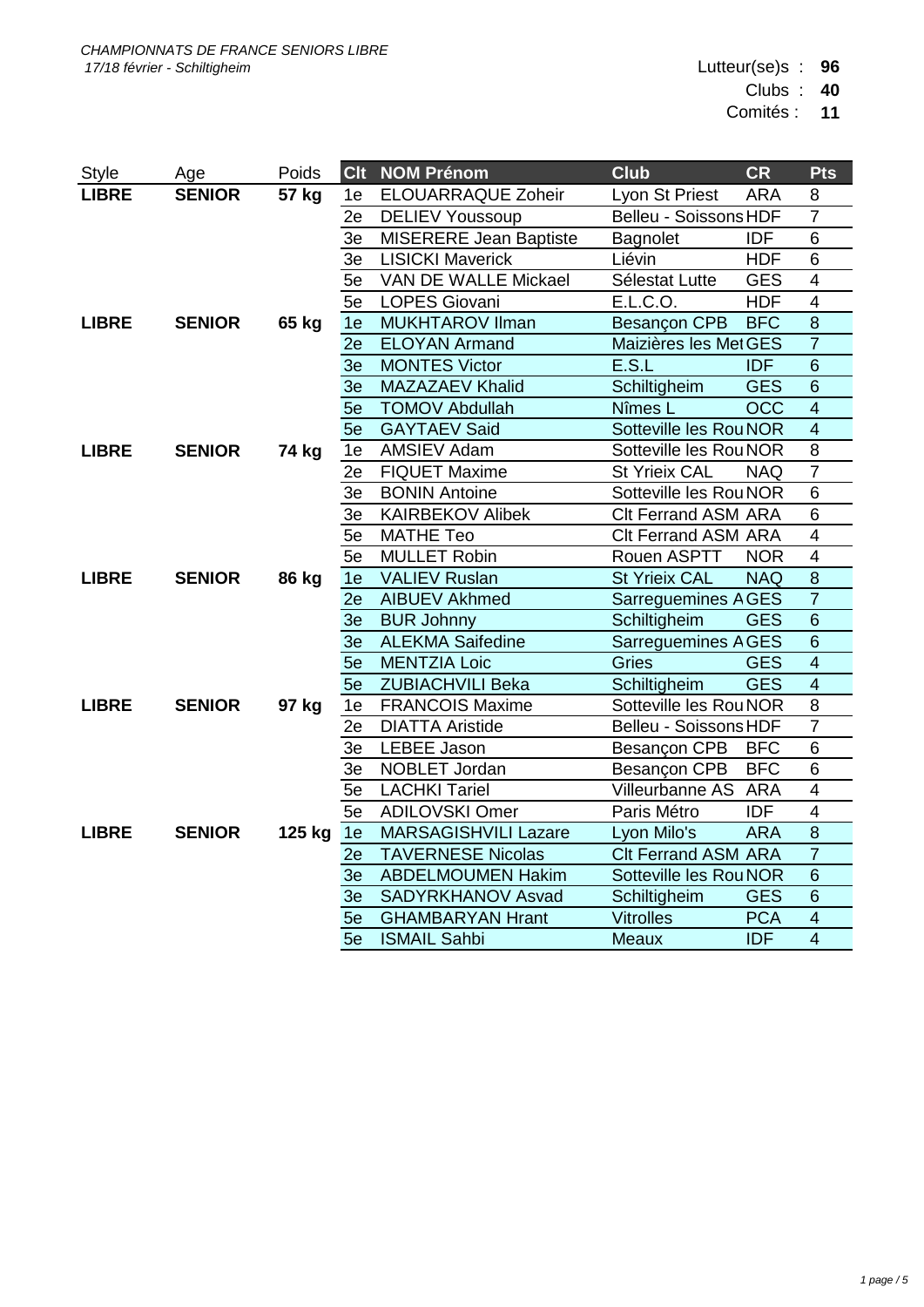## **CLASSEMENT GENERAL**

#### **CHAMPIONNATS DE FRANCE SENIORS LIBRE 17/18 février - Schiltigheim**

9. PCA 6 pt 10. PDL 1 pt 10. REU 1 pt

*Clubs : 40 Comités : 11*

# **CLASSEMENT COMITÉS RÉGIONAUX** *8 pt aux 1er, 7 pt aux 2è, 6 pt 3è, 5 pt 4è, 4 pt 5è, 2 pt 7è, 1 pt aux autres*

| 1. GES 60 pt<br>2. NOR | 44 pt | 5. BFC<br>6. IDF | 28 pt<br>$27$ pt |
|------------------------|-------|------------------|------------------|
| 3. ARA                 | 41 pt | 7. NAQ           | 18 pt            |
| 4. HDF                 | 31 pt | 8. OCC           | 15 pt            |

**CLASSEMENT DES CLUBS** *8 pt aux 1er, 7 pt aux 2è, 6 pt 3è, 5 pt 4è, 4 pt 5è, 2 pt 7è, 1 pt aux autres* 

| 1. Sotteville les Roue 36 pt |                  |
|------------------------------|------------------|
| 2. Schiltigheim              | 26 pt            |
| 3. Clt Ferrand ASM           | 20 <sub>pt</sub> |
| 3. Besançon CPB              | 20 <sub>pt</sub> |
| 5. St Yrieix CAL             | 17 pt            |
| 6. Sarreguemines AS16 pt     |                  |
| 7. Belleu - Soissons         | 14 <sub>pt</sub> |
| 8. Toulouse LC               | 9 pt             |
| 9. Lyon St Priest            | 8 pt             |
| 9. Bagnolet                  | 8 pt             |
| 9. Lyon Milo's               | 8 pt             |
| 12. Liévin                   | 7 pt             |
| 12. Maizières les Metz 7 pt  |                  |
| 12. Rouen ASPTT              | 7 pt             |
| 15. E.S.L                    | 6 pt             |
| 16. E.L.C.O.                 | 5 pt             |
| 16. Nîmes L                  | 5 pt             |
| 16. Villeurbanne AS          | 5 pt             |
| 16. Gries                    | 5 pt             |
| 20. Sélestat Lutte           | 4 pt             |
| 20. Paris Métro              | 4 pt             |
| 20. Vitrolles                | 4 pt             |
| 20. Meaux                    | 4 pt             |
| 24. Torcy ZL                 | 3 pt             |
| 24. Paris LO                 | 3 pt             |
| 26. Bretenière               | 2 pt             |
| 26. Wattignies               | 2 pt             |
| 26. Chalon/Saône AC          | 2 pt             |
| 26. St Laurent du Var        | 2 pt             |
| 26. Stiring-Wendel           | 2 pt             |
| 26. Fives                    | 2 pt             |
| 32. Aulnay CMASA             | 1 pt             |
| 32. Limoges ASPTT            | 1 pt             |
| 32. Vallet                   | 1 pt             |
| 32. Le Havre CL              | 1 pt             |
| 32. Billy Berclau            | 1 pt             |
| 32. St Joseph LC             | 1 pt             |
| 32. Dijon LC                 | 1 pt             |
| 32. Montauban CL             | 1 pt             |
| 32. Créteil                  | 1 pt             |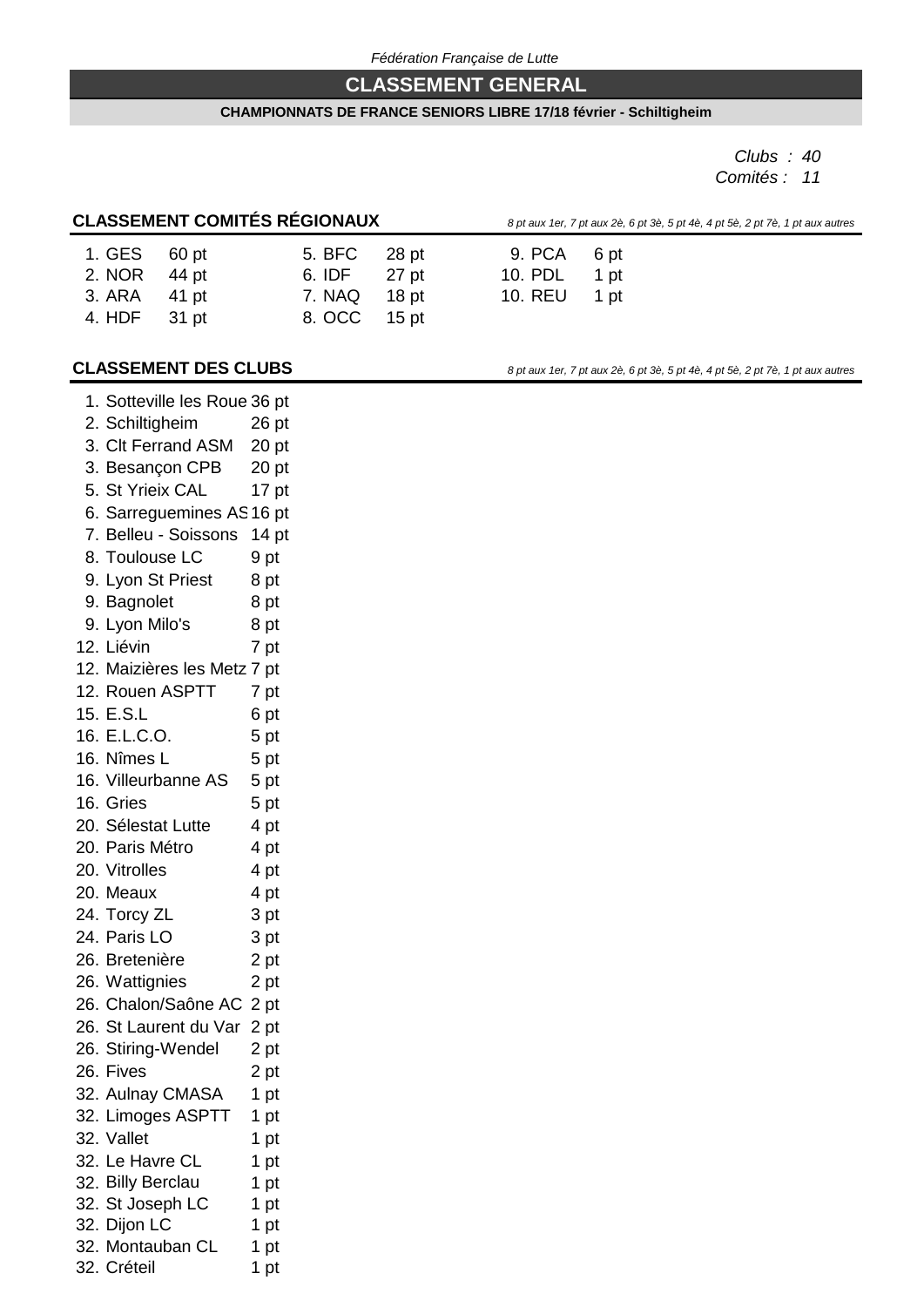# 8 LUTTEURS **CHAMPION CHANGE SENIOR - 125 KG** AMPIONNATS DE FRANCE SENIORS LIBRE 1



#### N° app **CLASSEMENT**

| 8 | 1e  | <b>MARSAGISHVILI Lazare</b> | Lyon Milo's            | ARA        |
|---|-----|-----------------------------|------------------------|------------|
| 7 | 2e. | <b>ITAVERNESE Nicolas</b>   | CIt Ferrand ASM ARA    |            |
| 6 | 3e  | <b>ABDELMOUMEN Hakim</b>    | Sotteville les Rou NOR |            |
| 2 | 3e  | SADYRKHANOV Asvad           | Schiltigheim           | <b>GES</b> |
| 3 | 5е  | <b>GHAMBARYAN Hrant</b>     | Vitrolles              | <b>PCA</b> |
| 5 | 5е  | <b>ISMAIL Sahbi</b>         | Meaux                  | IDF        |
|   | 7e  |                             |                        |            |
| 4 | 7e  | <b>CHENAYE Thibault</b>     | Fives                  | <b>HDF</b> |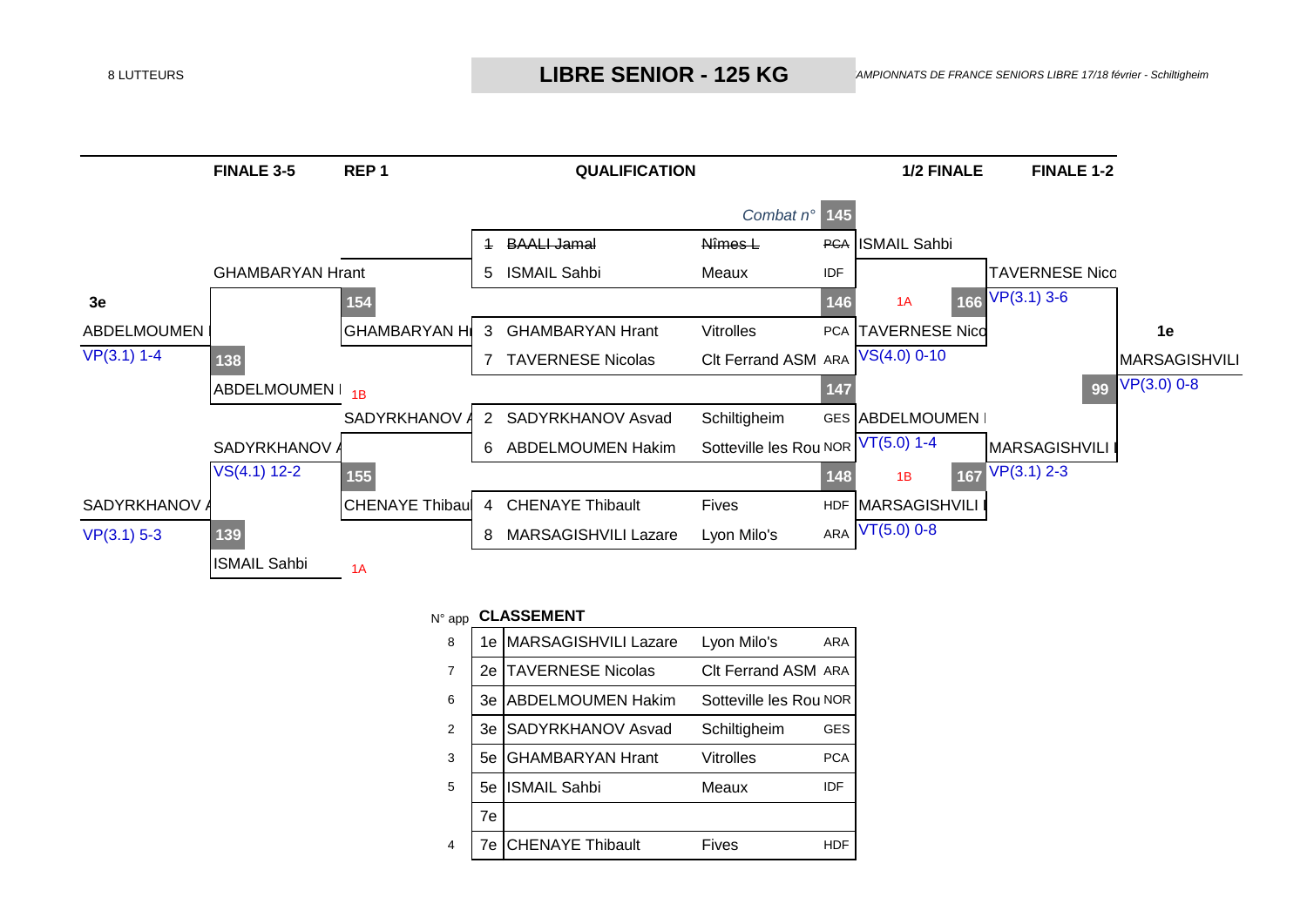15 LUTTEURS *CHAMPIONNATS DE FRANCE SENIORS LIBRE* **LIBRE SENIOR - 57 KG**



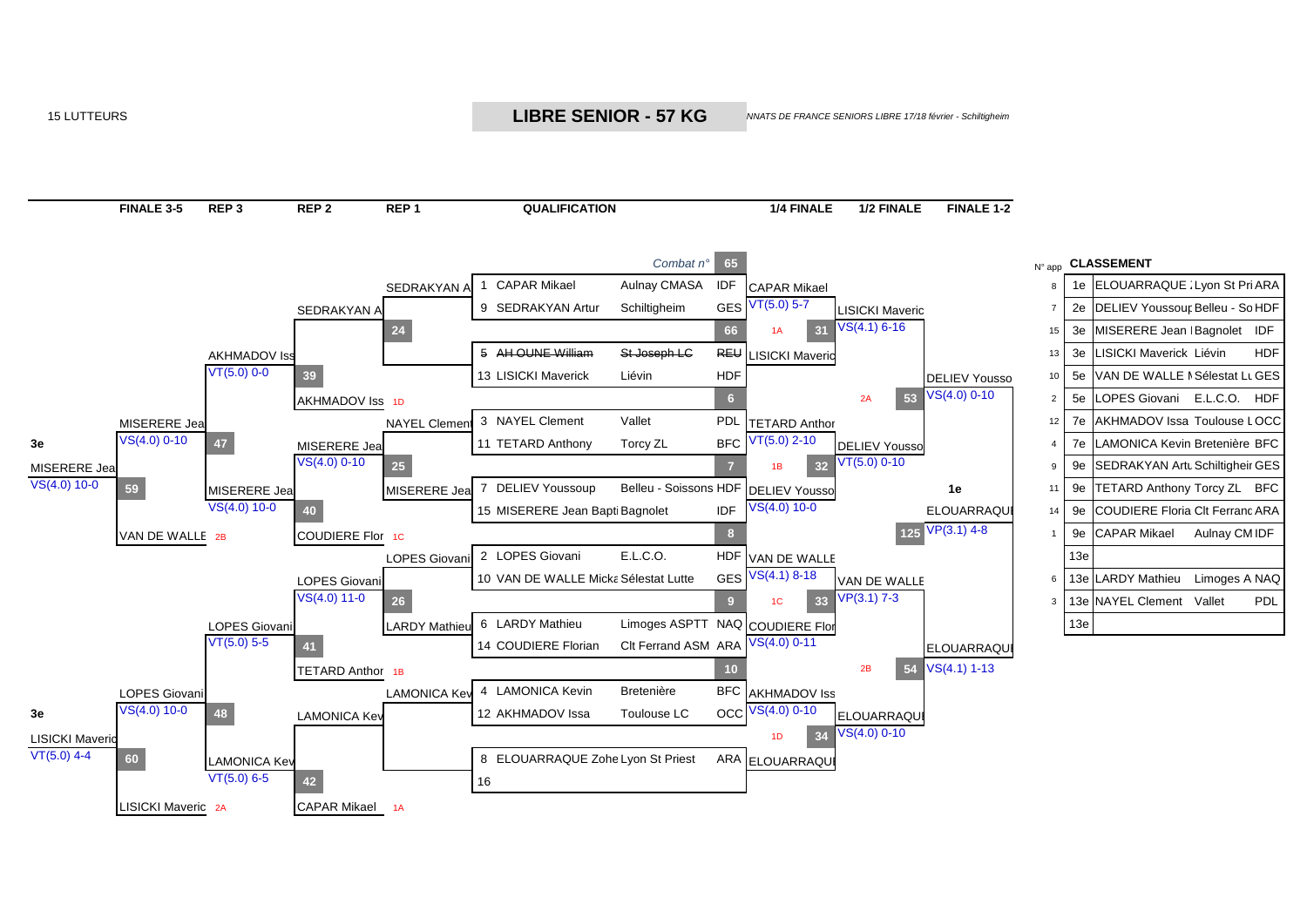22 LUTTEURS *CHAMPIONNATS DE FRANCE SENIORS LIBRE* **LIBRE SENIOR - 65 KG**

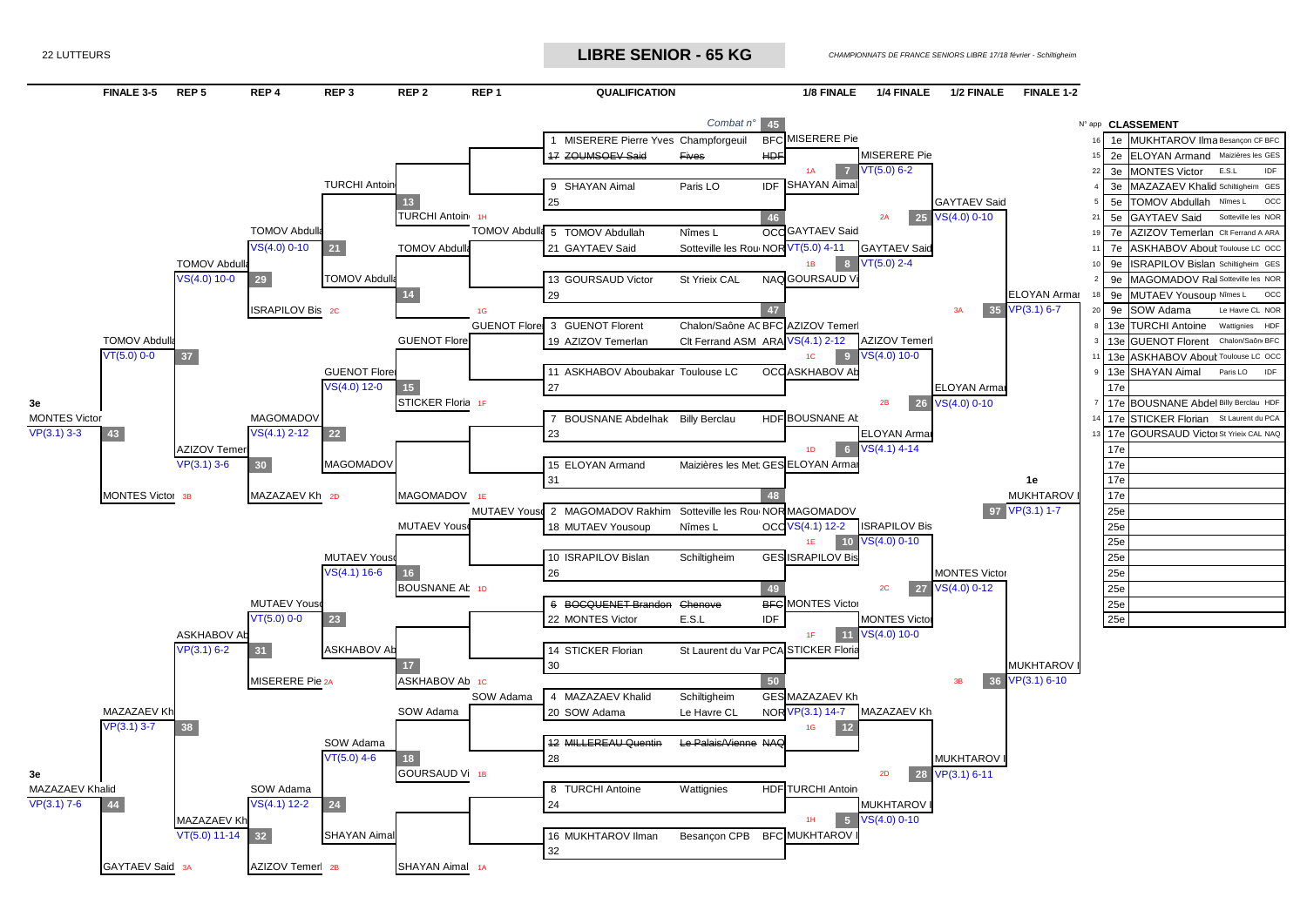27 LUTTEURS *CHAMPIONNATS DE FRANCE SENIORS LIBRE* **LIBRE SENIOR - 74 KG**



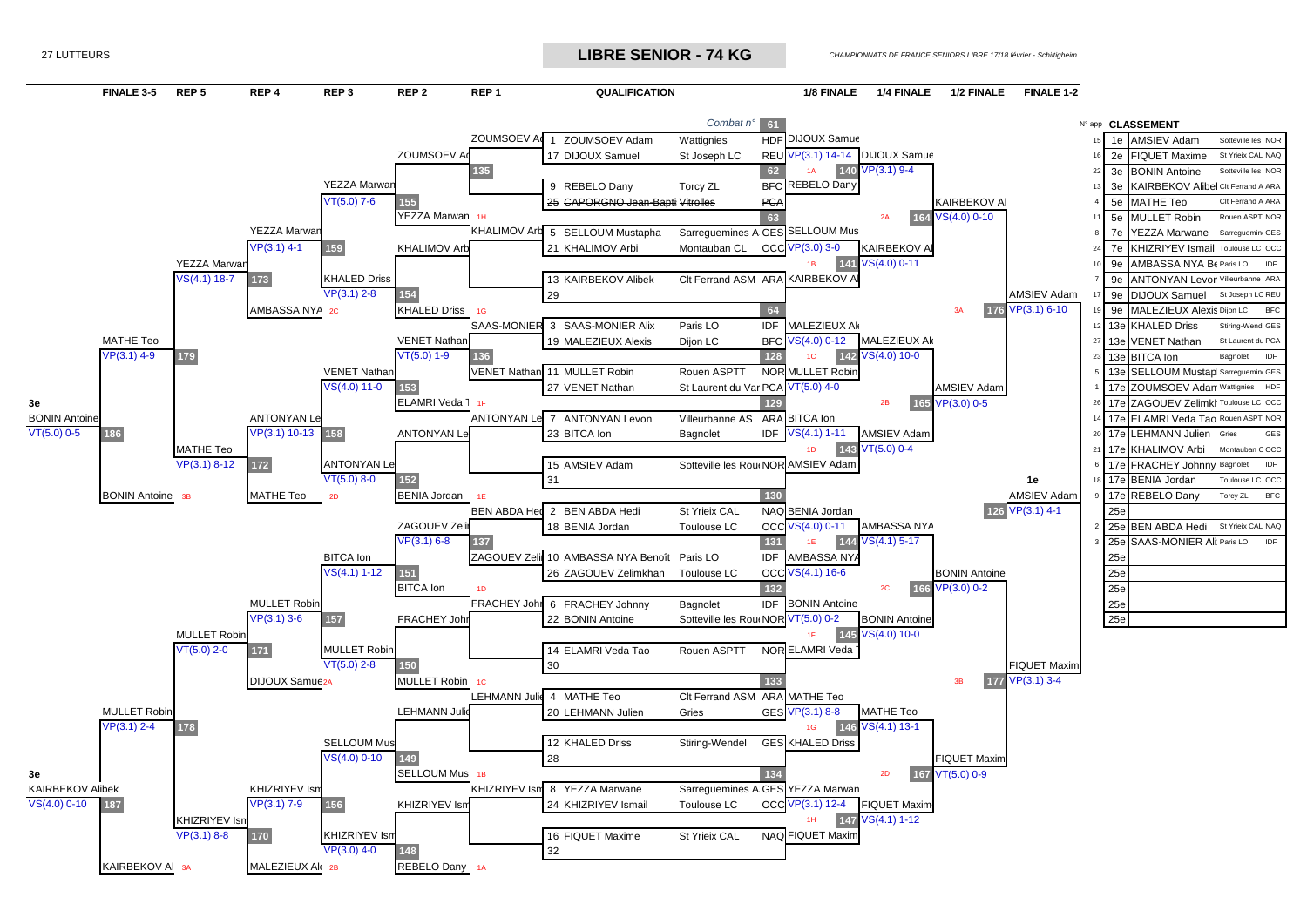15 LUTTEURS *CHAMPIONNATS DE FRANCE SENIORS LIBRE* **LIBRE SENIOR - 86 KG**